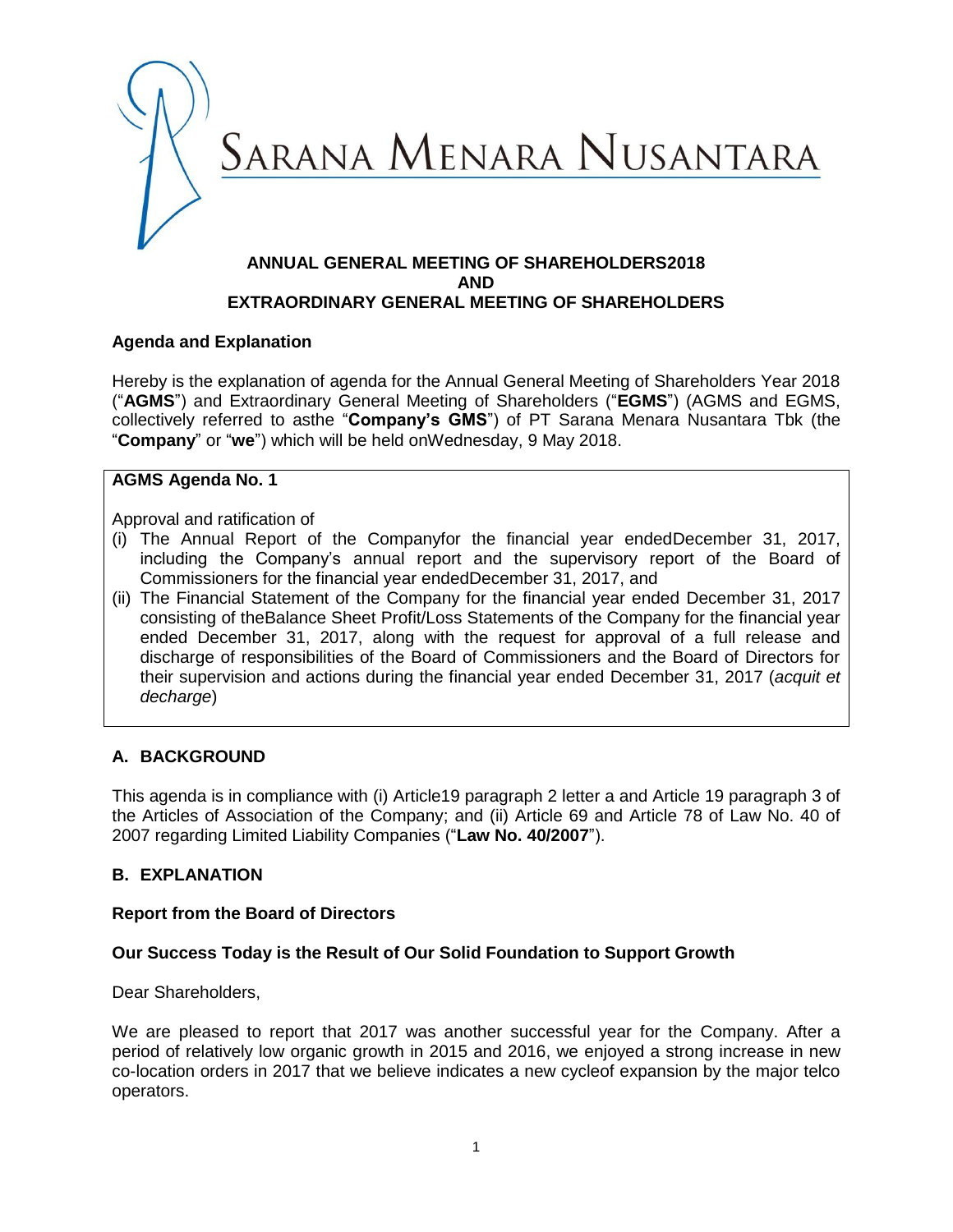Steady growth in new business throughout the year led to the Company operating a total 14,854 tower sites with 25,011 tenancies at year end 2017. Revenue grew by 5.6% from IDR5,053.1 billion to IDR5,337.9 billion while EBITDA grew by 4.4% from IDR4,408.0 billion to IDR4,603.6 billion. This growth was achieved even with the negative impact of the non-renewal of more than 500 sites by one of the top 5 telco operators.

With solid revenue growth, cost efficiency measures and better balance sheet management, the Company booked net income of IDR2,100.1 billion in 2017. Balance sheet management included better matching of Company liabilities with revenues by increasing local currency debt as a portion of the total debt and paying down foreign exchange debt and while capitalizing on the Company's international investment grade ratings to reduce the cost of financing.

Throughout 2017, SMN/Protelindo maintained the Company's position as the leading independent tower company in Indonesia with the largest tower portfolio, healthiest balance sheet and strongest credit rating amongst the industry peers. SMN/Protelindo remains the only tower company in Indonesia to receive investment grade credit ratings from all three major international rating agencies with a BBB-/Stable rating from Standard & Poor"s, Fitch International and Fitch Indonesia ratings of BBB- and AAA, respectively, and a Moody"s corporate credit rating of Baa3. In addition, the Company's leverage ratio, as measured by net debt to annualized EBITDA, declined from 1.6x in 2016 to 1.4x at the end of 2017 as a result of the repayment of USD loans.

As part of management's commitment to our "Buy, Build, Return" strategy, we plan to increase the total dividend payment for 2017 to IDR1.2 trillion, a strong increase from the IDR700 billion that the company distributed for financial year 2016. We announced an interim dividend payment of IDR306 billion for financial year 2017 that was distributed to shareholders in December 2017. The final total 2017 dividend includes the interim dividend paid in December and will be distributed after shareholder approval at the 2018 AGM.

The Company continues to focus on Good Corporate Governance ("**GCG**") practices in accordance with Indonesian GCG standards. The Company is in the forefront of implementing the recent changes in OJK"s directives to improve implementation of GCG in Indonesia. As a result, the Company was recognized as a having the highest levels of adherence to GCG principles of the top 50 biggest market capitalization publicly listed companies by the Indonesian Institute of Corporate Directorship in November 2017.

We at SMN/Protelindo support the Company's partners in the telecommunications industry by providing wireless and data network services for their businesses. In this capacity, the Company works closely with telco companies to plan andexecute the expansion and improvement of their wireless networks. We believe that there are two drivers of organic telecommunications growth in Indonesia; firstly is the operator's need to expand their coverage to underserved areas outsidethe island of Java, and secondly is the need to improve industry capacity to handle the huge increase in data demand particularly in urban areas. In addition to organic growth opportunities, we note that we have made two significant acquisitions in the last 3 years and believe there are further opportunities for consolidation in the tower industry in Indonesia. We intend to be an active participant in these business opportunities.

We are pleased to report that our strategy of diversification of our business model bodes well for the Company"s future growth. With the iForte acquisition in 2015, we are capturing growth potential in the broader telecommunications infrastructure sector by offering fiber optic as well as VSAT services to a broad array of customers. We believe there is strong growth potential in the broader market given the demographics of Indonesia and the geographic spread of the archipelago. In order to reflect our new business strategy, we have introduced a revised mission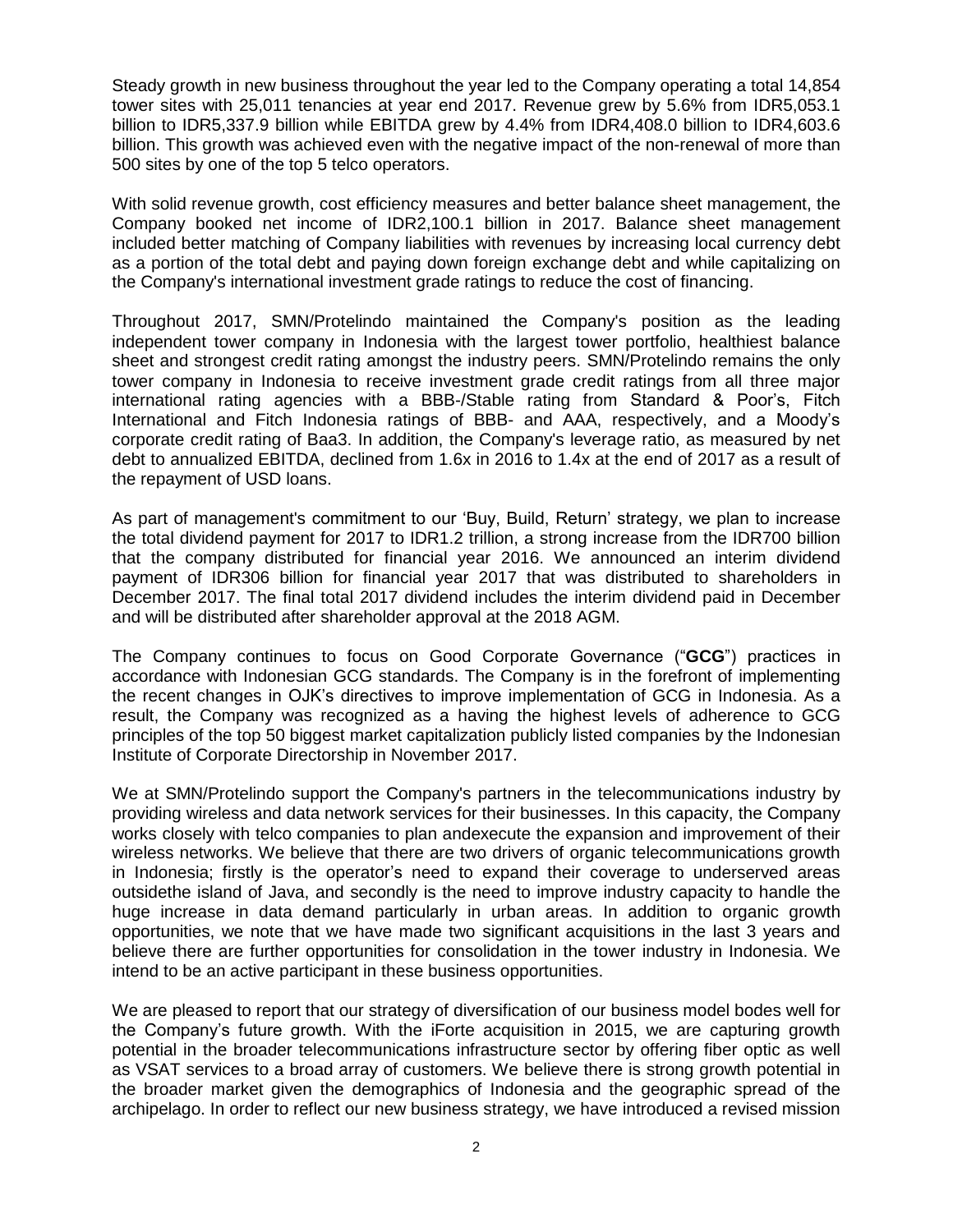statement from being "Indonesia"s Premier Tower Company" to becoming "Indonesia"s Premier Telecommunications Infrastructure Company". With Protelindo and iForte, the Company is a unified single entity that can provide the most complete and innovative services to meet the diverse telecommunication infrastructure needs of our clients.

In closing, as a result of the solid recovery in organic business experienced 2017, we have achieved the revenue andEBITDA targets that we set for the year. Going forward, we will continue to strengthen our position as the market leader in the telecommunication infrastructure industry by maintaining our disciplined approach to investing and expansion. Our strategies for 2018 can be summarized as follows:

- a) To maintain our position as the leading telecommunicationsinfrastructure company in Indonesia;
- b) To maintain Protelindo's investment grade ratings from all three global rating agencies thereby allowing for financialflexibility and cost efficiency;
- c) To capitalize on our strong balance sheet for organic andinorganic growth opportunities; and
- d) To continue returning capital to shareholders throughdividends and possible other means under the prevailingrules and regulations in Indonesia.

Finally, we would like to thank the shareholders, the Board of Commissioners, the Audit Committee, the management team and the employees of the Company and its subsidiaries for all their support in making 2017 a great year. We believe that with our solid effort and the continuous support of our shareholders, management, and employees, we will achieve our mission of: "Great Infrastucture, Great Service".

#### **Report from the Board of Commissioners**

### **Preparing for Future Growth through Diversification and Financial Strength**

We are pleased to report that during 2017 PT Sarana Menara Nusantara Tbk (the "**Company**" or "**SMN**") recorded solid organic business growth in uncertain macro-economic conditions. Growth was supported by various industry specific events that directly impacted the telco operators in Indonesia. The major market uncertainties throughout 2015 and 2016, including potential regulatory changes and the auction of additional spectrum, were resolved in 2017. With these uncertainties resolved, the industry began to invest again in the expansion of services outside of Java and on improving capacity within Java.

Throughout the year, telco operators continued their rollout of 4G equipment particularly in Java but increasingly in major cities throughout the country. SMN/Protelindo benefits from this expansion as the addition of new 4G equipment results in additional new lease orders, We estimate that the rollout of 4G equipment is approximately 15 to 20 percent complete. The continued enhancement of 4G services was a steady driver of business growth this year. With many of the uncertainties that impacted the market resolved, we experienced a substantial increase in additional new tower builds and colocations accompanied by additional equipment leases as the operators expanded 4G services over their current network footprint.Growth in 2017 was driven by new lease contracts of more than 2,300 tenancy leases as well as revenues from 3,700 additional equipment leases and strong growth in microcell poles, VSAT and corporate internet connections.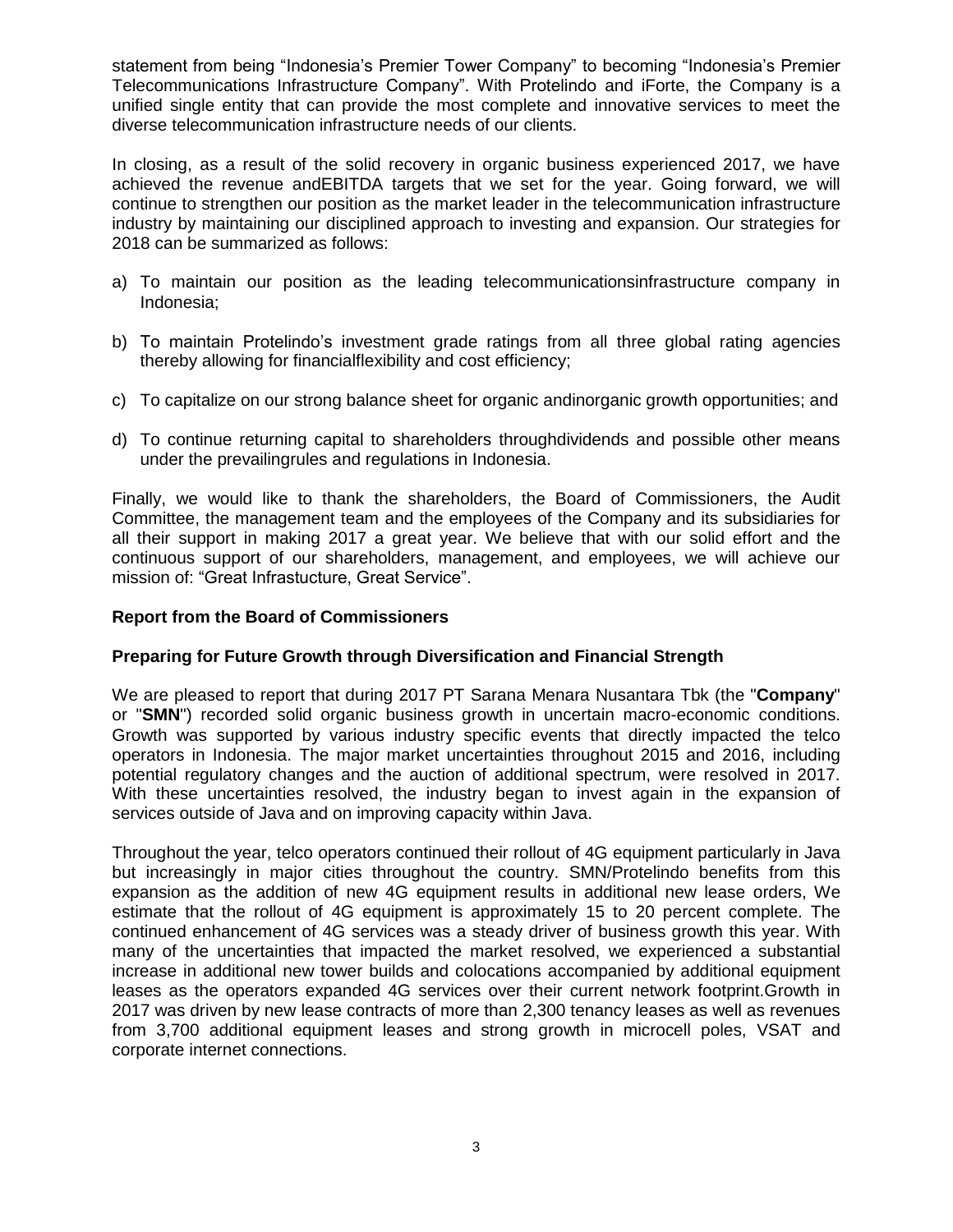The Board of Commissioners sees a positive trend going into 2018 as telco operators strive to provide better quality service to their customers. We expect that the telco operators will continue to expand their coverage outside of Java and will improve capacity in Java. Capital expenditures by operators are supported by increasing operator profitability and rational pricing policies. The regulatory framework in Indonesia also continues to be supportive of growth for Indonesia"s tower industry.

We closed the year with 14,854 towers and 25,011 tenants with 2,351 new tenancy orders. We maintained our leverage to net debt to annualized EBITDA of 1.4x at year end 2017, slightly lower than the 1.6x level reported at the end of 2016.The international rating agencies continue to recognize the solid strength of our balance sheet and capital management activities by awarding the Company with investment grade debt ratings. Moody"s affirmed our Baa3/Stable rating in March, while Fitch International and Fitch Indonesia affirmed our ratings at BBB-/Stable and AAA(idn)/Stable in May and S&P affirmed our rating at BBB-/Stable in December. We are now among the best rated independent tower companies in the world and one of the top rated companies among all private sector corporations in Indonesia.

We continue to focus on growing our business without sacrificing good corporate governance. As a significant player in Indonesia"s capital markets, we observe the requirements of the OJK and other regulatory bodies on corporate governance and maintain compliance to the highest standards in Indonesia.One of our achievements in 2017 was to be named again as Frost & Sullivan Indonesia Telecoms Tower Company of the Year. We will work to maintain this distinction.

The Board of Commissioners is responsible for supervising the business management performance of the Board of Directors. We conduct regular joint meetings with the Board of Directors to coordinate and align the roles of the Board of Commissioners and Board of Directors in carrying out our duties and to achieve the objectives of the Company. We believe we can continue to maximize value for our shareholders by exploring the various opportunities in the Indonesian tower space while our solid capital structure will allow us to maintain significant operational and financial momentum in the coming years.

We extend our warmest appreciation to the Board of Directors, the employees, all stakeholders, and all parties who have contributed and worked so hard during the year to make the Company as successful as we are today. We believe that solid teamwork among the employees and members of the Board of Directors is key to this remarkable achievement. As members of the Board of Commissioners, it is our duty to work with members of the Company"s management team to ensure that we act in accordance with the industry"s best practices and our own core values of integrity and transparency. We believe that our shareholders will continue to be well rewarded as a result.

# **C. SUPPORTING DATA**

Shareholders may view and download the 2017 Annual Report of the Company and the 2017 Consolidated Financial Statements on our web site by using the following links:

Link 1: [2017 Annual Report of the](http://phpdev02-svr/SMN/assets/files/SMN/RUPS/SMN_1805_L1_-_Laporan_Tahunan_Perseroan_2017.pdf) Company Link 2: [2017 Consolidated Financial Statements of the Company](http://phpdev02-svr/SMN/assets/files/SMN/RUPS/SMN_1805_L2_-_Laporan_Keuangan_Konsolidasi_2017.pdf)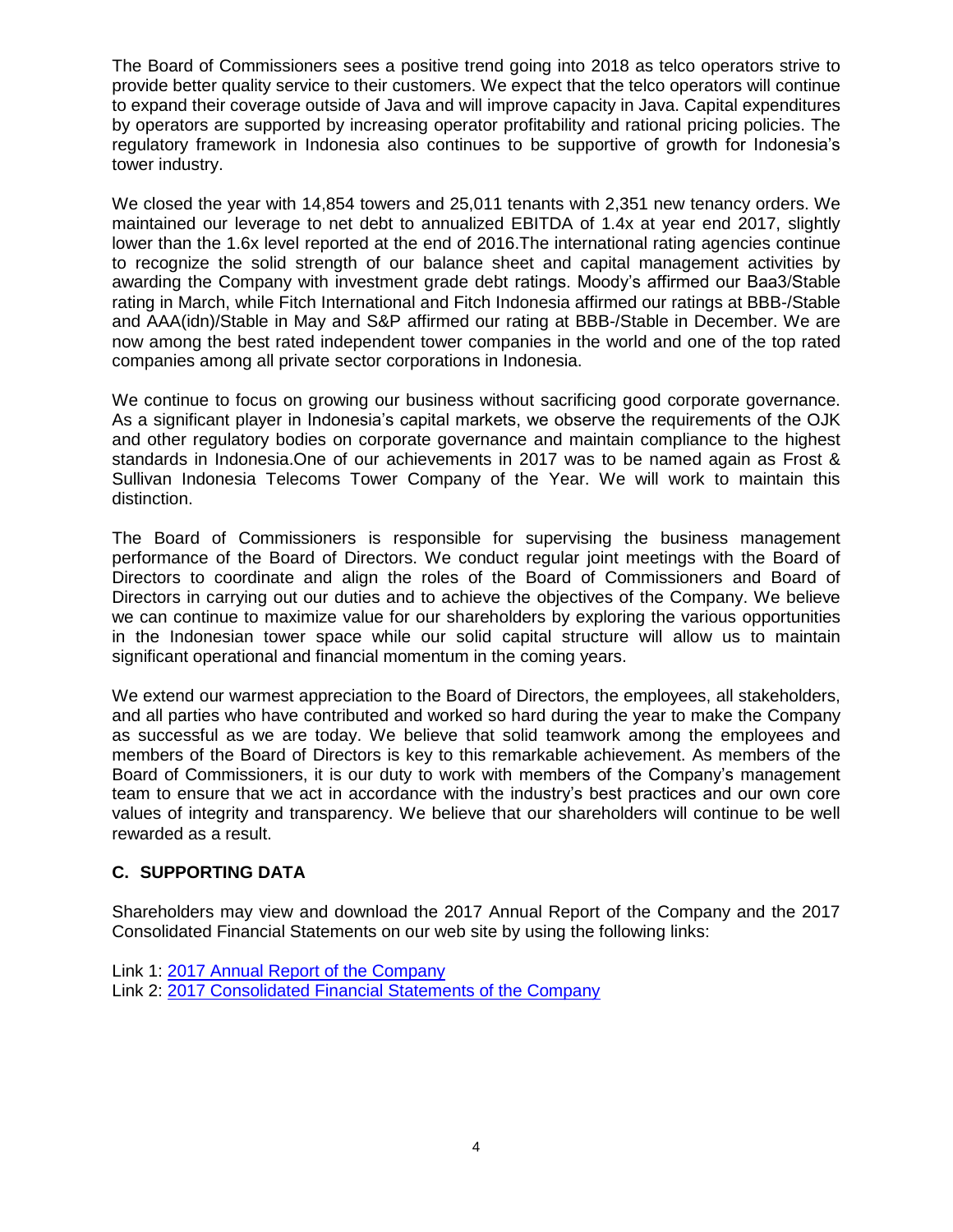### **AGMS Agenda No. 2**

Approval of the allocation plan of the Company"s net profit for the financial year ended December 31, 2017

## **A. BACKGROUND**

This agenda is in compliance with (i) Article 19 paragraph 2 letter b and Article 24 of the Articles of Association of the Company; and (ii) Article 70 and Article 71 of Law No. 40/2007.

### **B. EXPLANATION**

The Company will propose to AGMS to approve the appropriation of the Company"s net profit for the year ended on December 31, 2017, with allocation for each portion of the net profits for cash dividends, and reserve funds and the remaining balance will be kept to retained earnings. The total amount of the net profit for the year ended on December 31, 2017 allocated for cash dividends is Rp1,2 trillion. On December 2017, the Company has distributed an interim cash dividends in the amount of Rp305 billion to the shareholders. Further, the remaining cash dividends in the amount of approximately Rp894 billion will be distributed no later than 30 days after the announcement of the summary of minutes of the AGMS.

### **AGMS Agenda No. 3**

Determination of the remuneration and allowance for members of the Board of Directors and Board of Commissioners of the Company for the financial year of 2018.

### **A. BACKGROUND**

This agenda is in compliance with (i) Article 11 paragraph 6 and Article 14 paragraph 6 of the Articles of Association of the Company; and (ii) Article 96 and Article 113 of Law No. 40/2007.

### **B. EXPLANATION**

The remuneration paid to the Board of Directors and the Board of Commissioners for the prior year amounted to IDR17,130,816,407 and IDR3,424,329,414, respectively. In order to determine the salaries of the members of our Board of Directors and Board of Commissioners this year, effective from the closing of today"s AGMS up to the closing of next year"s AGMS, the Company is proposing that shareholders delegate the final determination of compensation to the Company"s controlling shareholder i.e., PT Sapta Adhikari Investama. The controlling shareholder of the Company will determine such remuneration by taking into consideration the proposal from the Board of Commissioners. The Board of Commissioners will base its proposal pursuant to the Remuneration and Nomination Committee"s recommendation. The total remuneration for the coming year will be based on, among other things, the Indonesian inflation rate in 2017, as measured by the Indonesia Bureau of Statistics (BPS), the applicable remuneration for similar positions within the Company"s industry, and the duties and responsibilities of the members of the Board in connection with the Company"s performance.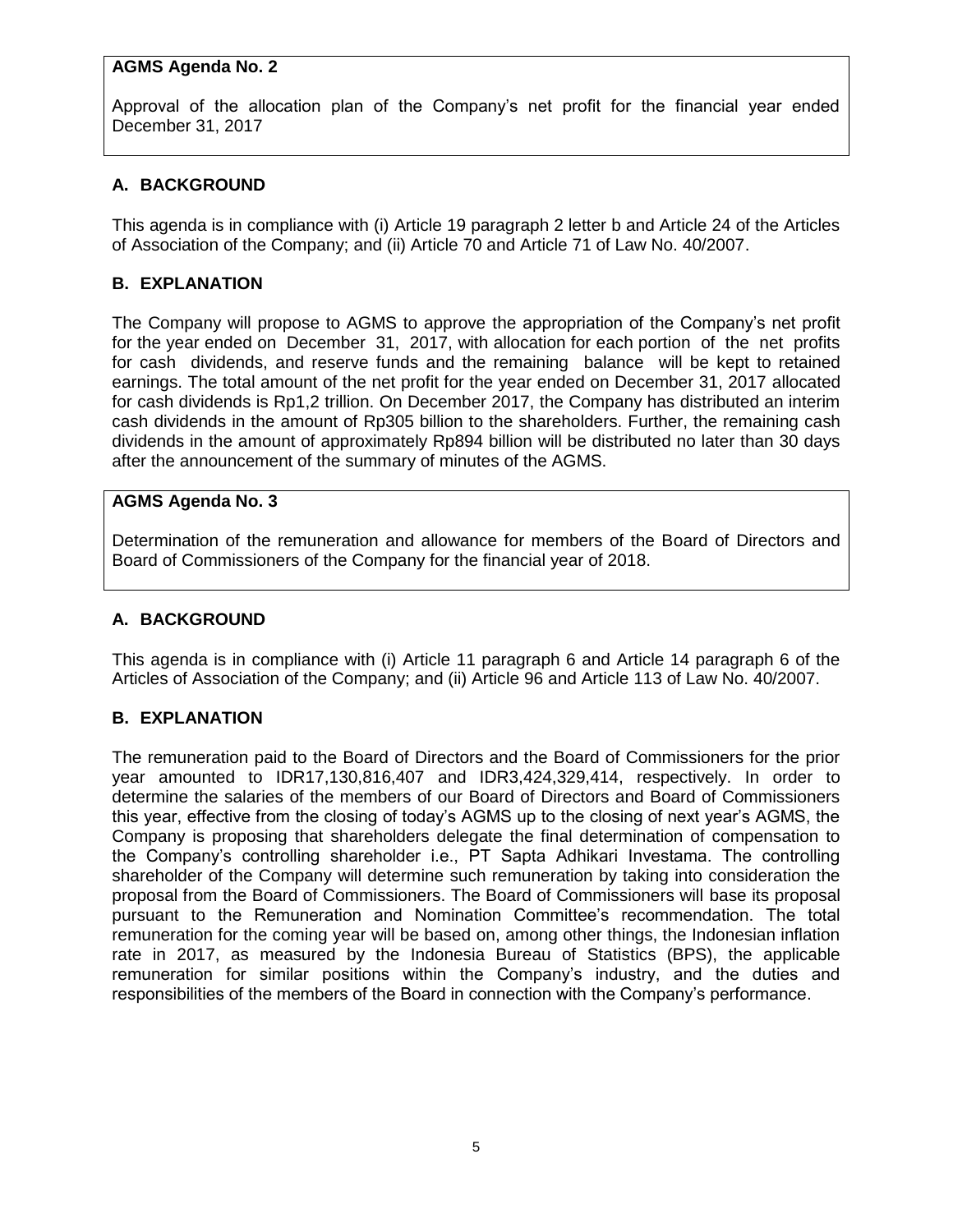#### **AGMS Agenda No. 4**

Appointment of the new members of the Company"s Board of Commissioners and Board of Directors.

### **A. BACKGROUND**

This agenda is in compliance with (i) Article 11 paragraph 5 and Article 14 paragraph 5 of the Articles of Association of the Company; and (ii) Article 94 paragraph 1 and Article 111 paragraph 1 of Law No. 40/2007, and the Financial Services Authority ("**OJK**") Regulation No. 33/POJK.04/2014 regarding the Board of Directors and the Board of Commissioners of Public Companies and the suggestions from the Remuneration and Nomination Committee based on the Minutes of the Meeting of the Remuneration and Nomination Committee dated 12 April 2018.

#### **B. EXPLANATION**

In relation to the ending of the Company"s Board of Directors and Board of Commissioners tenure at the closing of the 2018 AGMS, the Company asks the approval from AGMS to appoint the members of the Board of Directors and Board of Commissioners of the Company with the following composition:

#### **Board of Directors**

| <b>President Director</b>      |   | <b>Ferdinandus Aming Santoso</b> |
|--------------------------------|---|----------------------------------|
| <b>Vice President Director</b> | ٠ | Adam Gifari                      |
| <b>Vice President Director</b> | ÷ | <b>Stephen Duffus Weiss</b>      |
| <b>Director</b>                |   | Eko Santoso Hadiprodjo           |
| <b>Director</b>                |   | Kenny Harjo                      |
| <b>Director</b>                |   | Indra Wijaya                     |
| <b>Independent Director</b>    |   | <b>Anthony Elam</b>              |
|                                |   |                                  |

#### **Board of Commissioners**

| <b>President Commissioner</b> | Tonny Kusnadi   |
|-------------------------------|-----------------|
| Commissioner                  | Ario Wibisono   |
| Independent Commissioner      | Alexander Rusli |

The shareholders may view each member"s profile on our webite using the following links:

Link 3: [Director"s Profile](http://phpdev02-svr/SMN/assets/files/SMN/RUPS/SMN_1805_L3_-_Profil_Direksi.pdf) Link 4: Board of Commissioners' Profile

#### **AGMS Agenda No. 5**

Appointment of the Registered Public Accountant to audit the Company"s consolidated financial statements for the financial year ended December 31, 2018 and delegation of authority to the Board of Directors of the Company to determine the amount of compensation for the Independent Public Accountant and other requirements relating to such appointment.